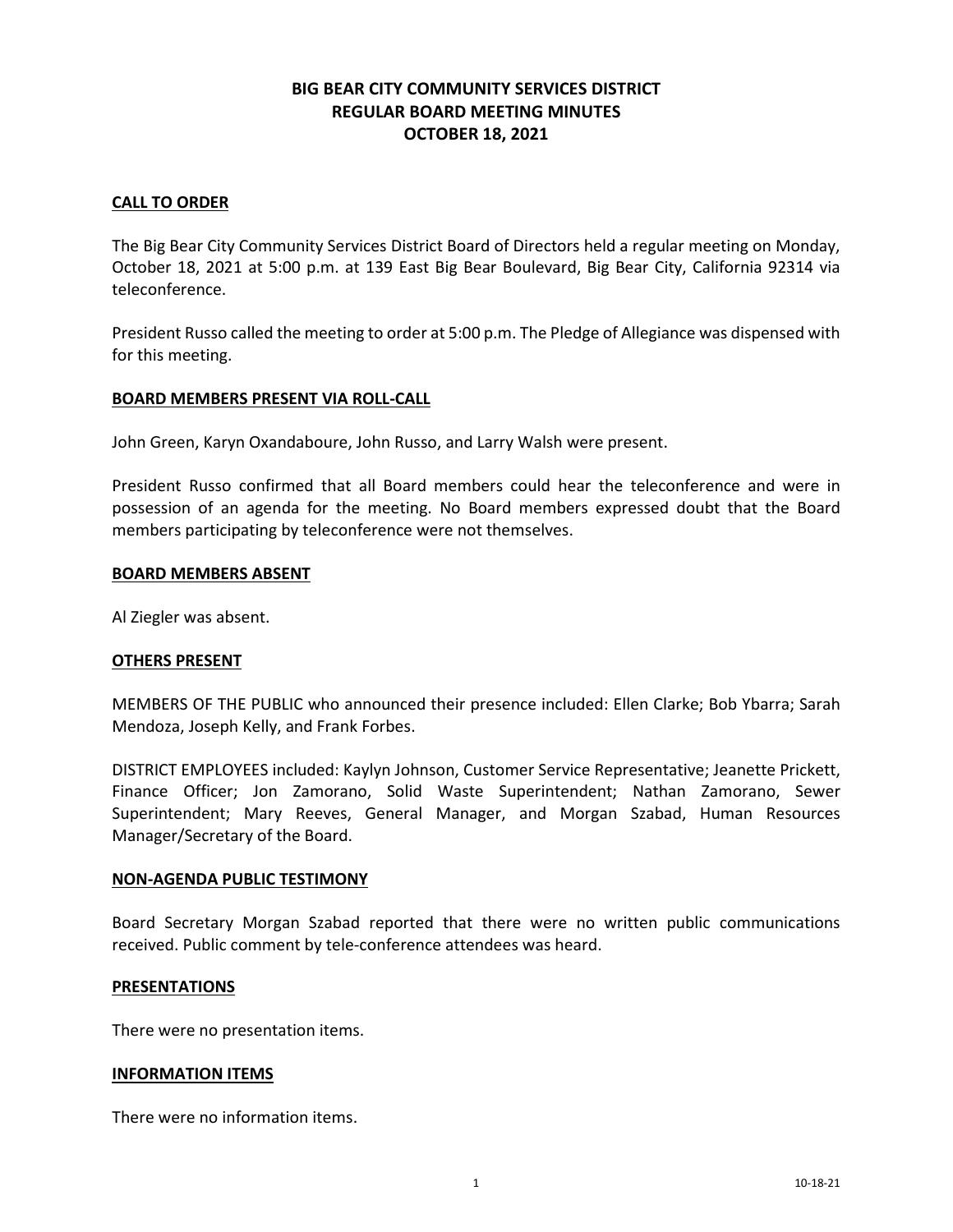### **CONSENT CALENDAR**

President Russo read aloud the items on the consent calendar and asked for any public comment regarding the consent calendar items. There was no public comment given.

### **MOTION**

Upon motion by Director Walsh, seconded by Director Oxandaboure, and carried by the following roll-call vote:

| AYES:     | GREEN, OXANDABOURE, RUSSO, WALSH |
|-----------|----------------------------------|
| NOES:     | <b>NONE</b>                      |
| ABSENT:   | <b>ZIEGLER</b>                   |
| ABSTAINS: | <b>NONE</b>                      |

The Board approved the following consent items as presented:

- A. Minutes Regular Meeting October 4, 2021
- B. Cash/Checks Disbursements and Credit Card Purchases September 2021 \$212,306.57

### **REQUESTS FOR CONTINUANCE**

There were no requests for continuance.

### **ITEMS REMOVED FROM THE CONSENT CALENDAR FOR DISCUSSION**

There were no items removed from the consent calendar for discussion.

### **COMMITTEE & BOARD MEMBER REPORTS**

A. The following Committees met since the last Board Meeting: None.

There were no committee & board member reports.

### **STAFF REPORTS**

The General Manager's Report and Supervisors' Monthly Reports for September 2021 were discussed, received, and filed.

### **UNFINISHED BUSINESS**

There were no unfinished business items.

### **NEW BUSINESS/ADOPTION AGENDA/DISCUSSION/NOTICED HEARINGS**

A. Proposed Resolution 2021-17 – A Resolution of the Board of Directors of the Big Bear City Community Services District Approving the Annual Carryover Appropriations

President Russo asked Finance Officer Jeanette Prickett to describe this agenda item. Ms. Prickett